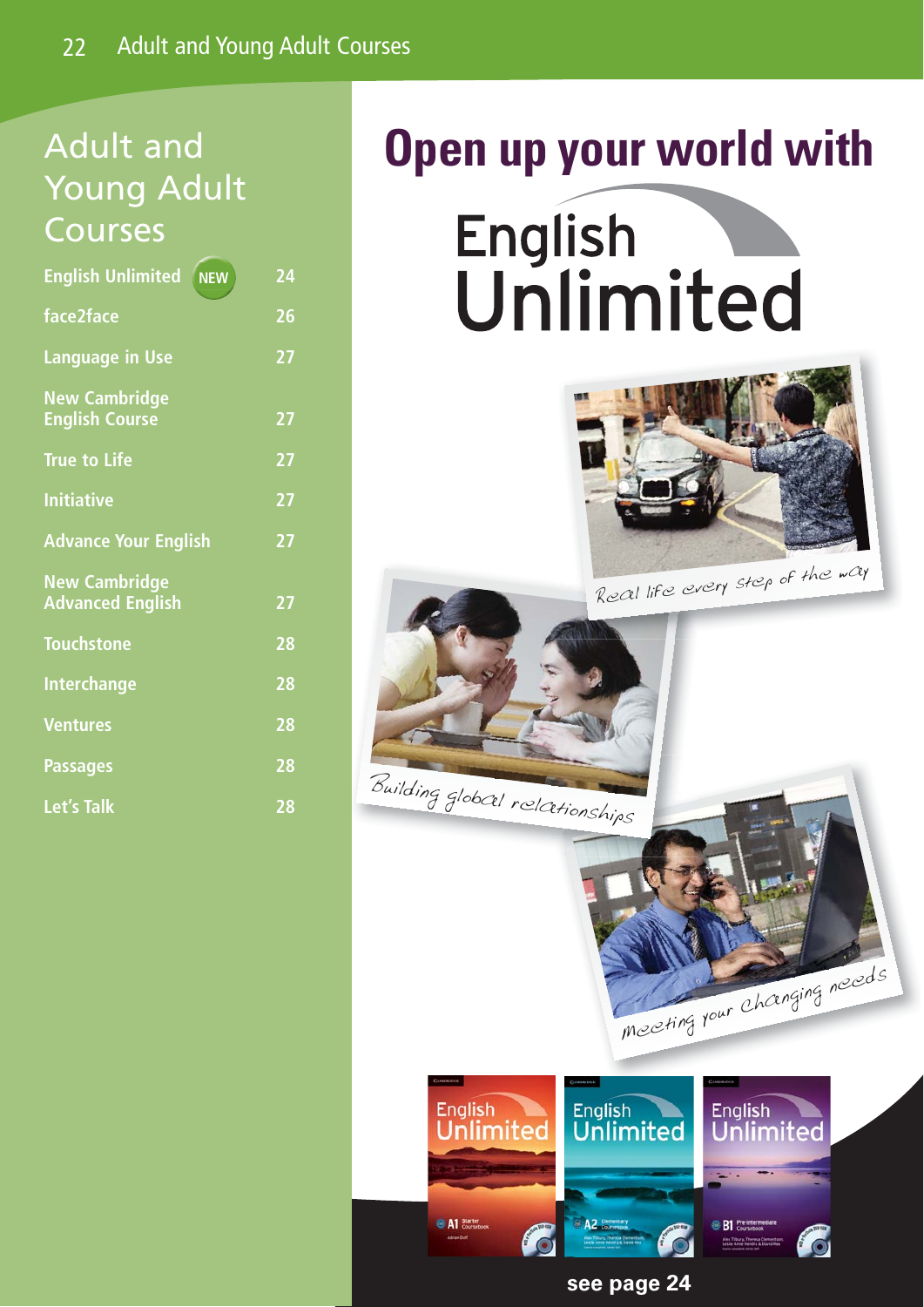# The Cambridge Adult Panel **Expertise in a changing world**

At Cambridge, we know only too well how necessary it is to keep up-to-date with the changing needs of teachers and students.

The **Cambridge Adult Panel** is a group of ELT professionals brought together to discuss the latest developments in classroom needs. Their insight and ideas help to inform new publishing and new projects. The group's expertise covers all areas of Adult learning, from EAP to ESP and testing to technology.

Members are chosen from a variety of countries and include teachers, trainers, researchers and Directors of Studies. This year's panel includes experts from Poland, Italy, Mexico, the UK, Japan and Australia. Panel membership is refreshed each year to ensure global reach.



#### **How does the Panel work?**

Panel members have access to their own web forum, where monthly discussions take place on topics of interest. Particularly important is the Panel's views on emerging ELT trends.

The Panel regularly comments on new material in development. All comments are carefully assessed by the editorial team responsible for bringing our high quality materials to life.

In addition, Panel members are asked to trial new material in their own classes, their feedback giving us a measureable indication of how we are meeting classroom needs.

#### **Annual Conference**

The key event in the Panel's year is the annual conference in Cambridge. This year's discussion topics included the increasing importance of new technologies in ELT publishing, and developments in ESP.

Among the guest speakers was Michael McCarthy, author of many Cambridge titles, including English Vocabulary in Use.

of the 2009 Panel with quest speakers. To see for yourself and join the debate visit **www.cambridge.org/elt/adultpanel**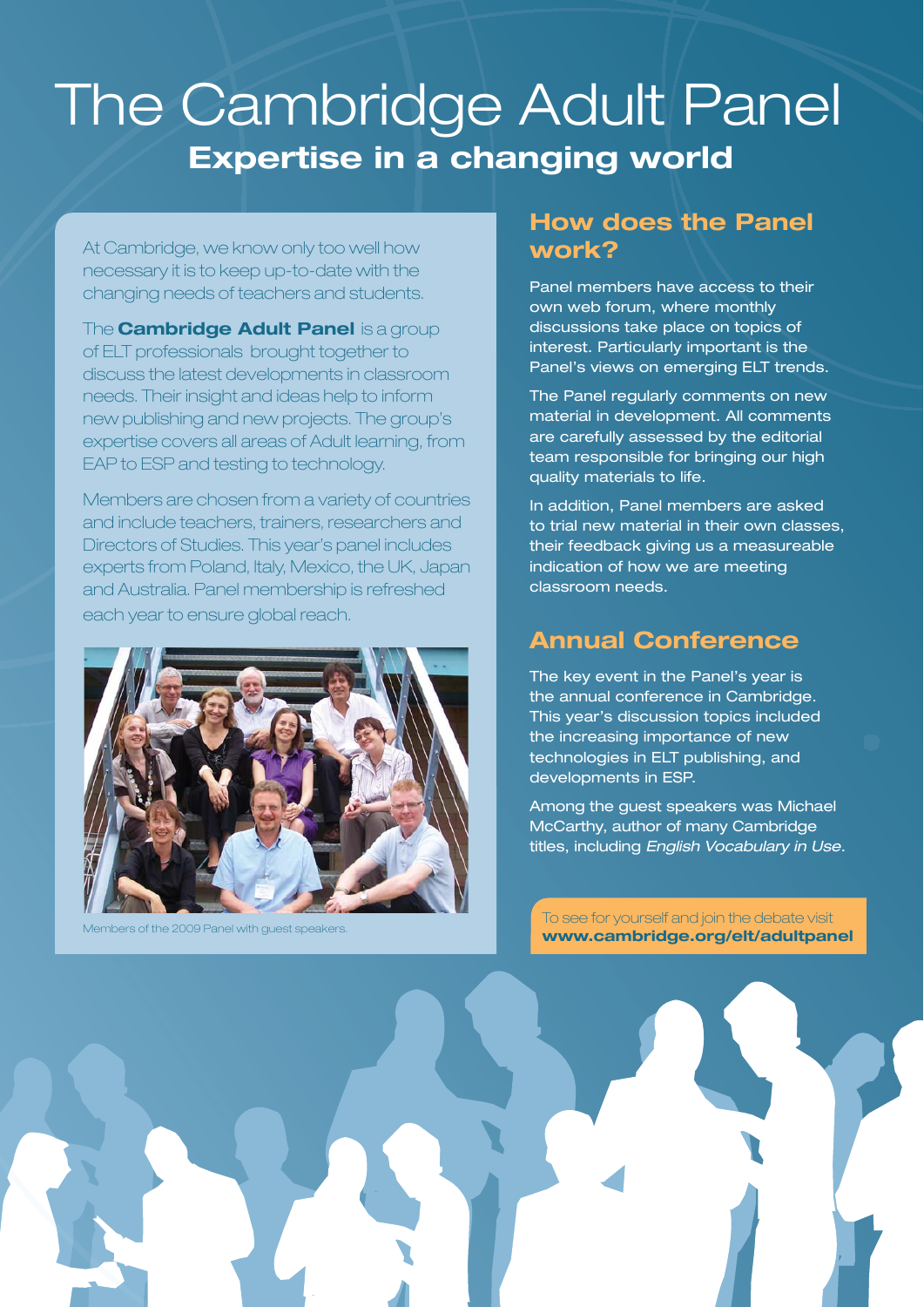### English Unlimited

Alex Tilbury, David Rea, Leslie Anne Hendra, Theresa Clementson Course consultant: Adrian Doff STARTER TO ADVANCED

- $\times$  6 levels (Starter to Pre-intermediate available Spring 2010, Intermediate to Advanced coming in Spring 2011)
- **A1-C1 <sup>D</sup><sup>V</sup> <sup>D</sup>-R<sup>O</sup> <sup>M</sup>**
- $\checkmark$  80 90 hours' teaching time, extendable to 120 (60 extendable to 90 for Starter)

Centred on purposeful, real-life objectives, English Unlimited prepares learners to use English for global communication.

With practical CEF goals at its core, this course not only brings real life into the classroom, but gives learners the skills, strategies and confidence they need to communicate confidently outside it.

Teaching natural, dependable language – guaranteed by the Cambridge International Corpus and crossreferenced to the English Profile\* programme – and featuring authentic audio right from the start, the course builds learners' ability to understand and use the natural English of international speakers.

Through universal topics and activities, and with a special focus on intercultural competence as a 'fifth skill', this truly international course helps learners to become more sensitive, more effective communicators.



The Self-study Pack with DVD-ROM encourages extra out-of-class learning with over 200 interactive activities and:

- video material, including interviews with a variety of international speakers
- animated clips with a voice recording tool offering speaking practice in everyday situations
- extra 'Explore Writing' tasks and a complete 'Explore Reading' syllabus
- customisable 'QuickCheck' tests for monitoring progress.

The e-Portfolio, which comes with the Coursebook, enables students to build a portfolio of their work, creating a real 'can do' record of their progress. It also includes vocabulary activities and reference support.

The Teacher's Pack with DVD-ROM has lots of extra activities, along with clear CEF mapping and a comprehensive testing and assessment programme. It also contains the course videos and 'Writing Essentials' worksheets, providing literacy support for non-Roman alphabet learners.

This course includes: Coursebook with e-Portfolio, Self-study Pack (Workbook with DVD-ROM), Teacher's Pack (Teacher's Book with DVD-ROM), Class Audio CDs. For complete ISBN listings, see pages 97–104.



Watch video interviews with international speakers.



Record your own voice and practice speaking in everyday situations.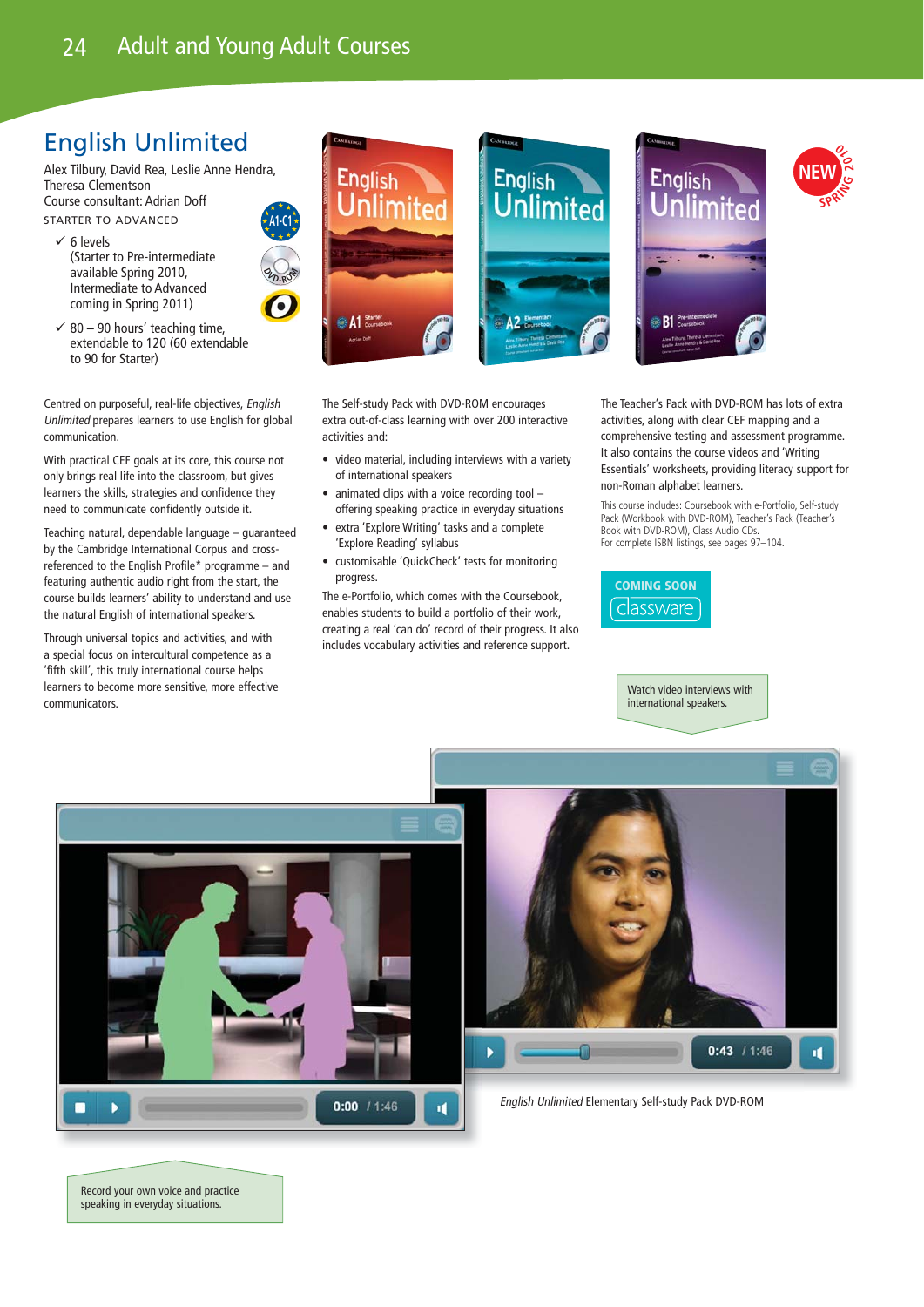In addition to the core lessons, Explore sections provide the extra ingredients for enhancing communicative ability, from further development of speaking and writing skills to independent learning strategies.

Bringing together the goals and language from the unit, the 'Target activity' is an extended speaking task which enables learners to activate what they've learned so far.

'Keyword sections' give learners a greater understanding of the most frequent words in English, so they know exactly when and how to use them.



English Unlimited Pre-intermediate Coursebook

'Across Cultures' develops learners' intercultural competence as a 'fifth skill'.

## \*EnglishProfile

#### Reference level descriptions for English

This ground-breaking research programme aims to provide course developers, teachers and learners with a clear benchmark for progress through descriptions of the grammar, vocabulary and functions needed at different levels of the CEF.

### **See also…**

Intercultural Language Activities Page 86

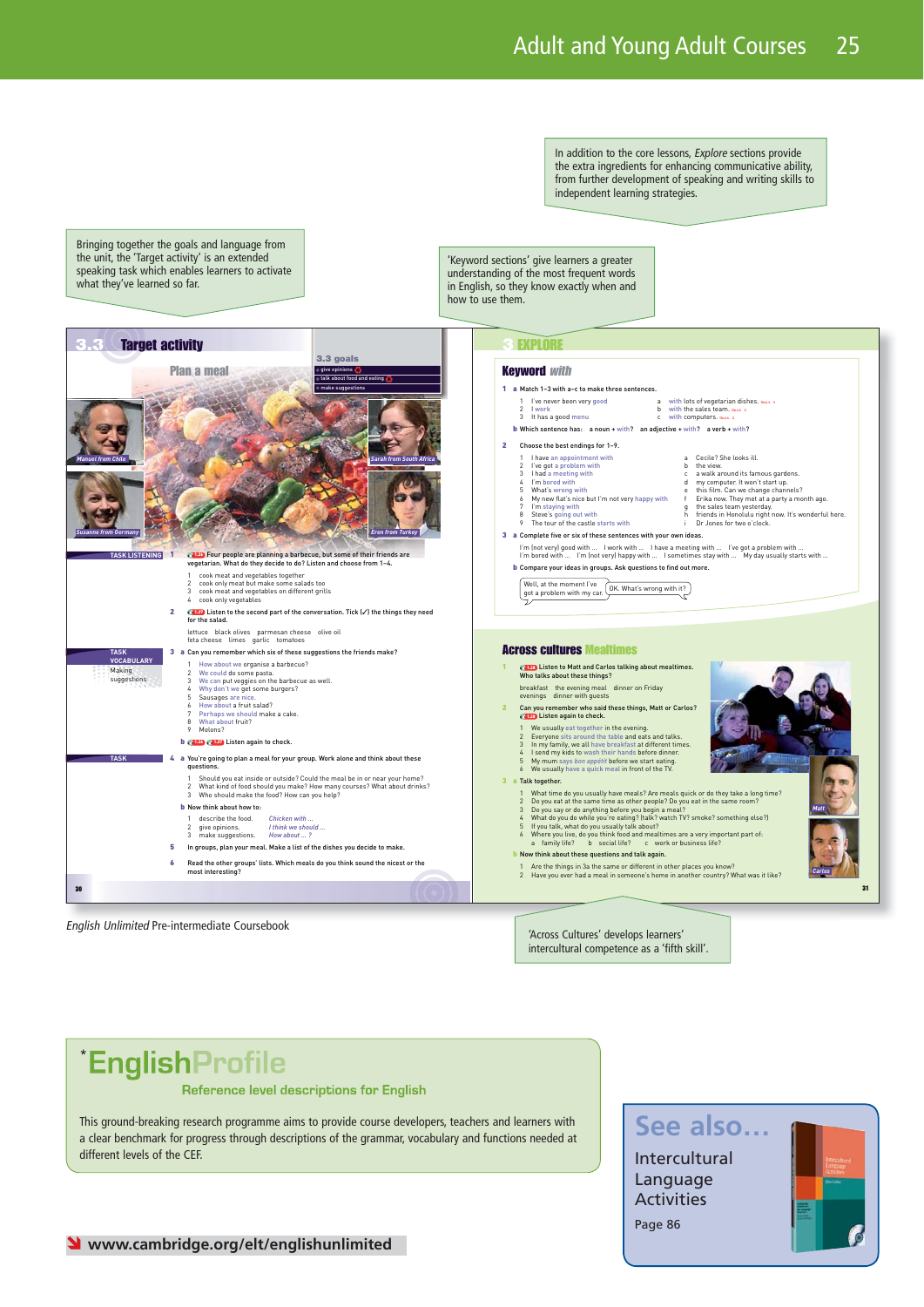

Thank you for the really excellent face2face series – the students really enjoy the varied and stimulating activites. Brilliant!" Sue Hughes, Teacher, Germany

## face2face

**Starter:**

Chris Redston with Gillie Cunningham **Elementary to Upper Intermediate:** Chris Redston and Gillie Cunningham

**Advanced:**

Gillie Cunningham and Jan Bell with Chris Redston

STARTER TO ADVANCED

- $\times$  6 levels
- $\checkmark$  80–120 hours' teaching time (Starter level 60–90 hours)

Specially designed to prepare your learners for life in English, face2face uses the

communicative approach to build confidence in everyday situations. Grammar, vocabulary and skills development combine with regular speaking practice and 'Real World' sections to give your students the tools they need to communicate effectively outside the classroom.

**A1-C1**

 $6.804$  $\frac{1}{2}$ 

'Help with Listening' sections centre on understanding spoken English in real-life situations, while 'Help with Sounds' gives focused pronunciation support at Starter level.

The award-winning Student's Book CD-ROM/Audio CD gives lots of extra help with home study, including videos, audio material, exercises, progress chart and customisable tests.

For teachers looking to add a new dimension to language lessons, face2face Classware is an exciting way to encourage students to interact even more with each other – and with the learning material. Featuring the book, audio and video on one easy-to-use disc, it can be used with an interactive whiteboard or simply a computer and projector.

Visit www.cambridge.org/elt/face2face for:

- $\bullet$  a placement test, including oral test
- mapping to the CEF and the UK Adult ESOL Core Curriculum
- downloadable wordlists in 12 languages.

This course includes: Student's Book with CD-ROM/Audio CD, Workbook with Key, Teacher's Book, Class Audio CDs, Classware DVD-ROM, DVD. For complete ISBN listings, see pages 97–104.





face2face Intermediate

face2face Advanced

face2face Upper Intermediate

face2face Starter Student's Book

face2face and the Common European Framework of Reference for Languages face2face Starter covers A1 face2face Elementary reviews A1 and covers A2 face2face Pre-intermediate takes students well into B1

completes B1 and starts B2

completes B2

covers C1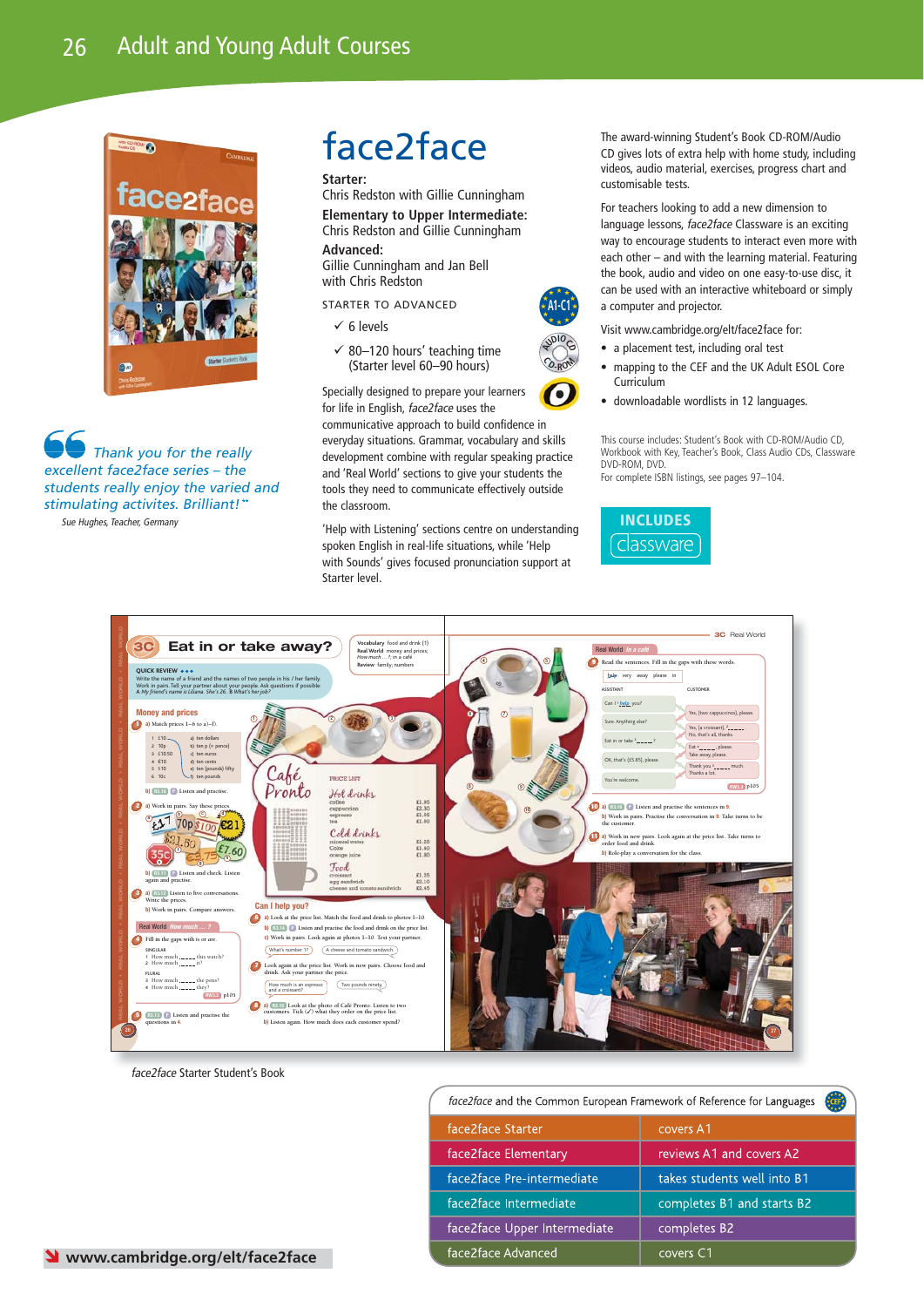### Adult and Young Adult Courses 27



#### Language in Use

Adrian Doff and Christopher Jones BEGINNER TO UPPER-INTERMEDIATE



**A1-B2**

 $\checkmark$  80 hours' teaching time

 $\checkmark$  4 levels

This course involves and stretches learners, encouraging them to contribute their own ideas through highly original tasks.

Clear organisation makes the course easy to use, whilst alternating grammar and vocabulary units help learners to make systematic progress.

Videos with a booklet of photocopiable activities accompany the Beginner, Pre-intermediate and Intermediate levels.

The Teacher's Book includes optional activities for mixed-level classes, and downloadable tests can be found online.

This course includes: Classroom Book, Self-study Workbook (with or without Answer Key), Teacher's Book, Audio CDs, Selfstudy Audio, Video. For complete ISBN listings, see pages 97–104.

#### Ó **www.cambridge.org/elt/liu**

#### The New Cambridge English Course

Michael Swan, Catherine Walter and Desmond O'Sullivan

BEGINNER TO UPPER-INTERMEDIATE

- $\checkmark$  4 levels
- $\checkmark$  72+ hours' teaching time

With rich and varied content that motivates teachers and learners alike, the New Cambridge English Course teaches language and skills while encouraging imagination, creativity and personal expression.

Comprehensive teacher support includes free photocopiable placement tests for Levels 1 and 2 with teachers' notes in French, Spanish and Polish.

Videos to accompany Levels 1 and 2 review and expand on the themes presented in the course but can also be used independently.

This course includes: Student's Book, Practice Book, Practice Book with Key plus Audio CD Pack, Teacher's Book, Test Book, Audio CDs. For complete ISBN listings, see pages 97–104.





#### True to Life

Joanne Collie, Ruth Gairns, Simon Haines, Stuart Redman and Stephen Slater BEGINNER TO UPPER-INTERMEDIATE **A1-B2**

- $\times$  5 levels
- $\checkmark$  70–90 hours' teaching time (Starter level 40–60 hours)

With contemporary topics and engaging tasks, True to Life features themes, language and learning styles that adult learners will love. Language is reviewed and developed in every unit, giving learners a real sense of progress.

Lessons can be taught 'off the page' or adapted using the optional activities and photocopiable materials in the Teacher's Book.

#### A choice of shorter, longer and more challenging listening tasks helps cater for mixed abilities.

This course includes: Class Book, Personal Study Workbook, Teacher's Book, Class Audio, Personal Study Audio CD, Video, Video Activity Book.

For complete ISBN listings, see pages 97–104.



#### Initiative

**A course for advanced learners** Richard Walton and Mark Bartram

ADVANCED

 $\sqrt{1}$  level

With a strong focus on reading and writing, *Initiative* is ideal for learners who prefer an academic approach to language. An emphasis on grammar exercises and vocabulary work assists learners with written assignments.

This course includes: Student's Book, Teacher's Book, Class Audio.

For complete ISBN listings, see pages 97–104.



### Advance Your English

**A short course for advanced learners**





**C1**

 $\checkmark$  1 level

 $\checkmark$  40 hours' teaching time

Providing fresh, varied and concise material, this short course is ideal for advanced students who want to make rapid progress.

This course includes: Coursebook, Teacher's Book, Workbook, Class Audio CD, Workbook Audio CDs. For complete ISBN listings, see pages 97–104.

#### New Cambridge Advanced English

Leo Jones

ADVANCED



With a strong emphasis on vocabulary, collocation and idiom, this course includes CAE exam-style exercises, but is also suitable for non-exam candidates.

This course includes: Student's Book,Teacher's Book, Audio CDs. For complete ISBN listings, see pages 97–104.

#### **See also…**

Cambridge English Skills English365 Page 52

Page 75

**B2-C1**